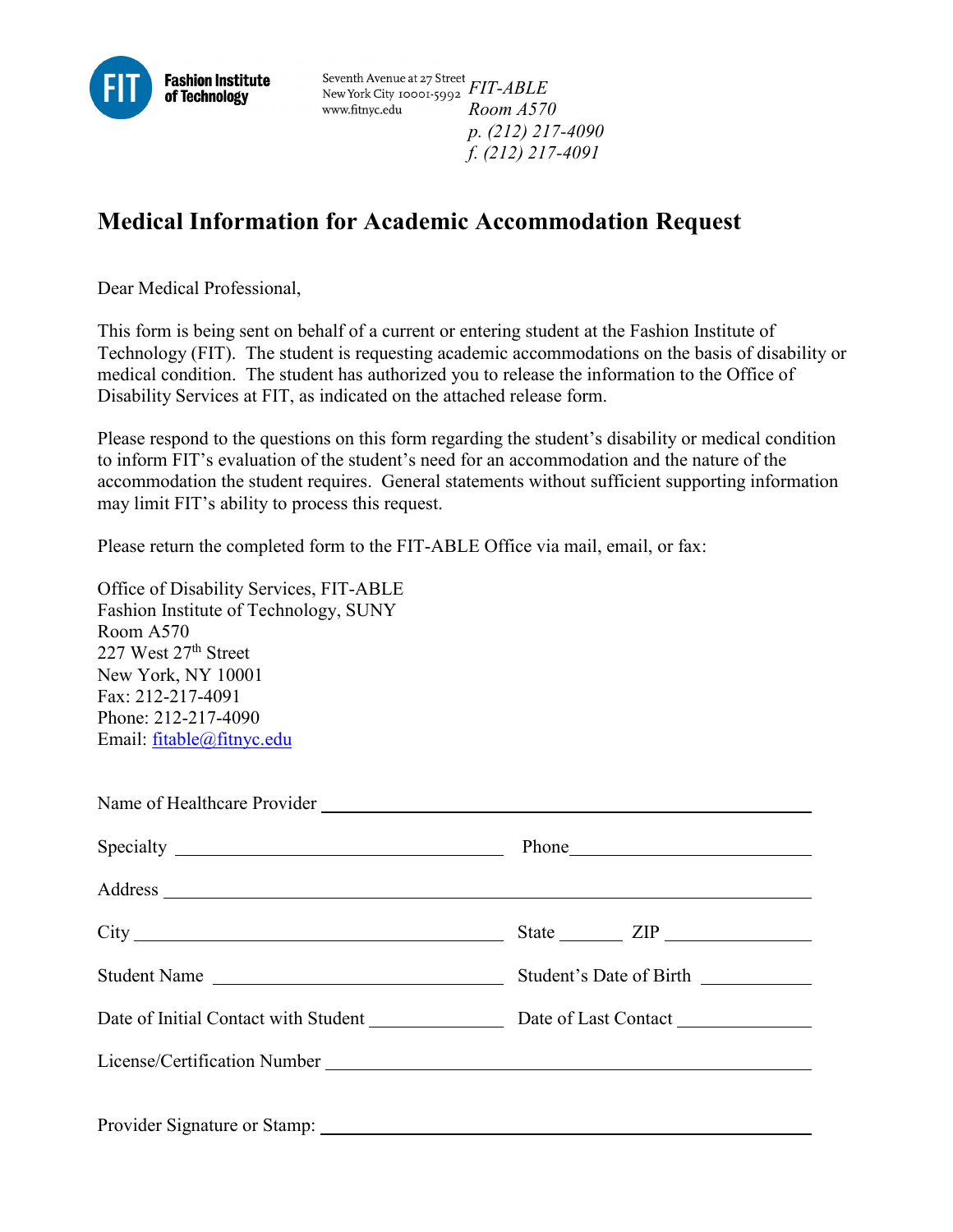## **Diagnosis, Treatment, and Recommendations:**

Diagnostic statement with date of initial diagnosis and the basis for the diagnosis (e.g., tests, physical exam, procedure)

Please describe the student's specific functional limitations and impact of the condition as well as level of severity in an academic setting.

Please describe the expected duration, stability, or progression of the diagnosis and associated functional limitations.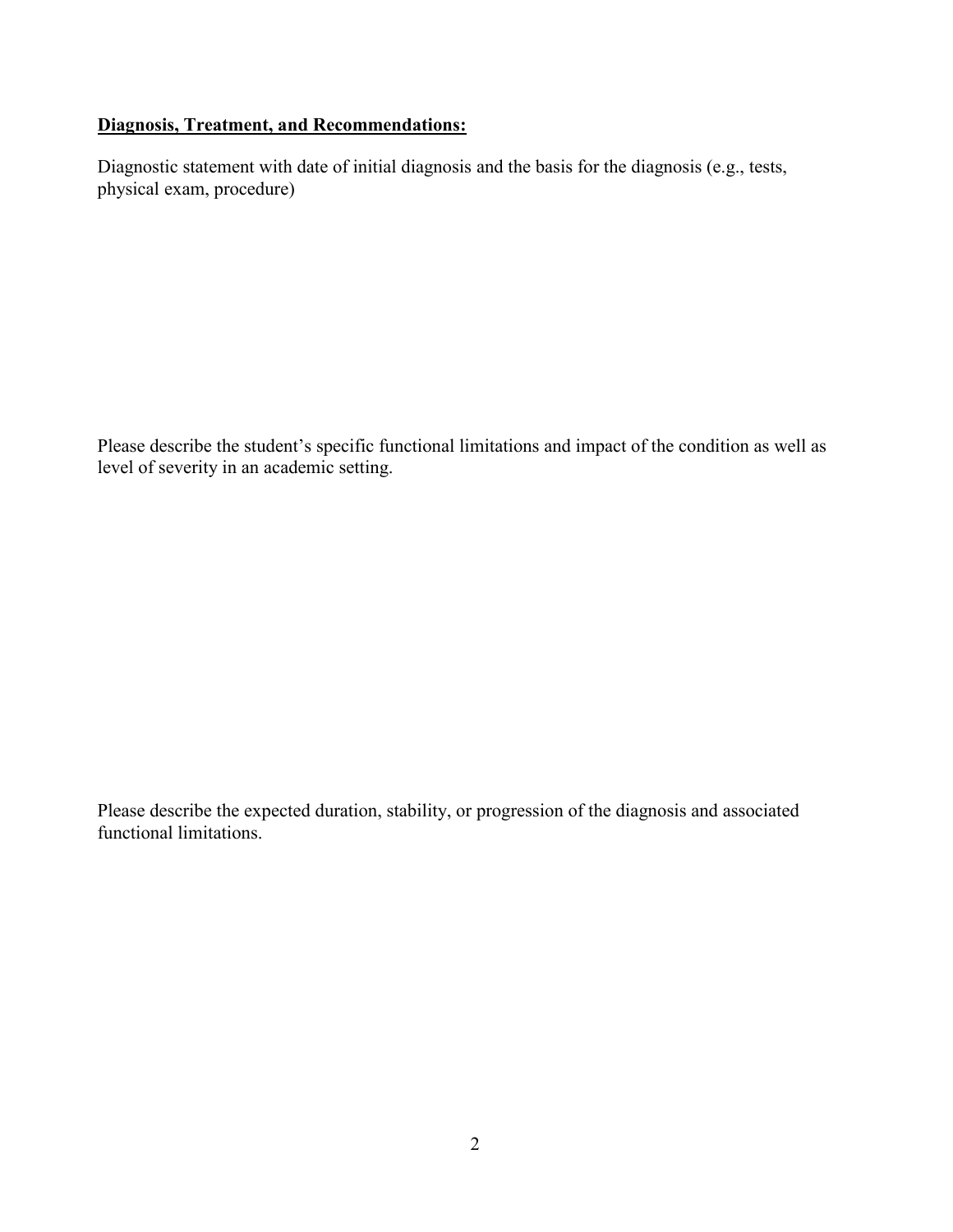What specific academic accommodations would you recommend to assist in minimizing or alleviating the limitations related to the student's disability?

Please describe the treatment history.

What is the student's continued plan of care/treatment with you as their healthcare provider to supplement the recommended academic accommodation (e.g. current medications, other treatment plans)?